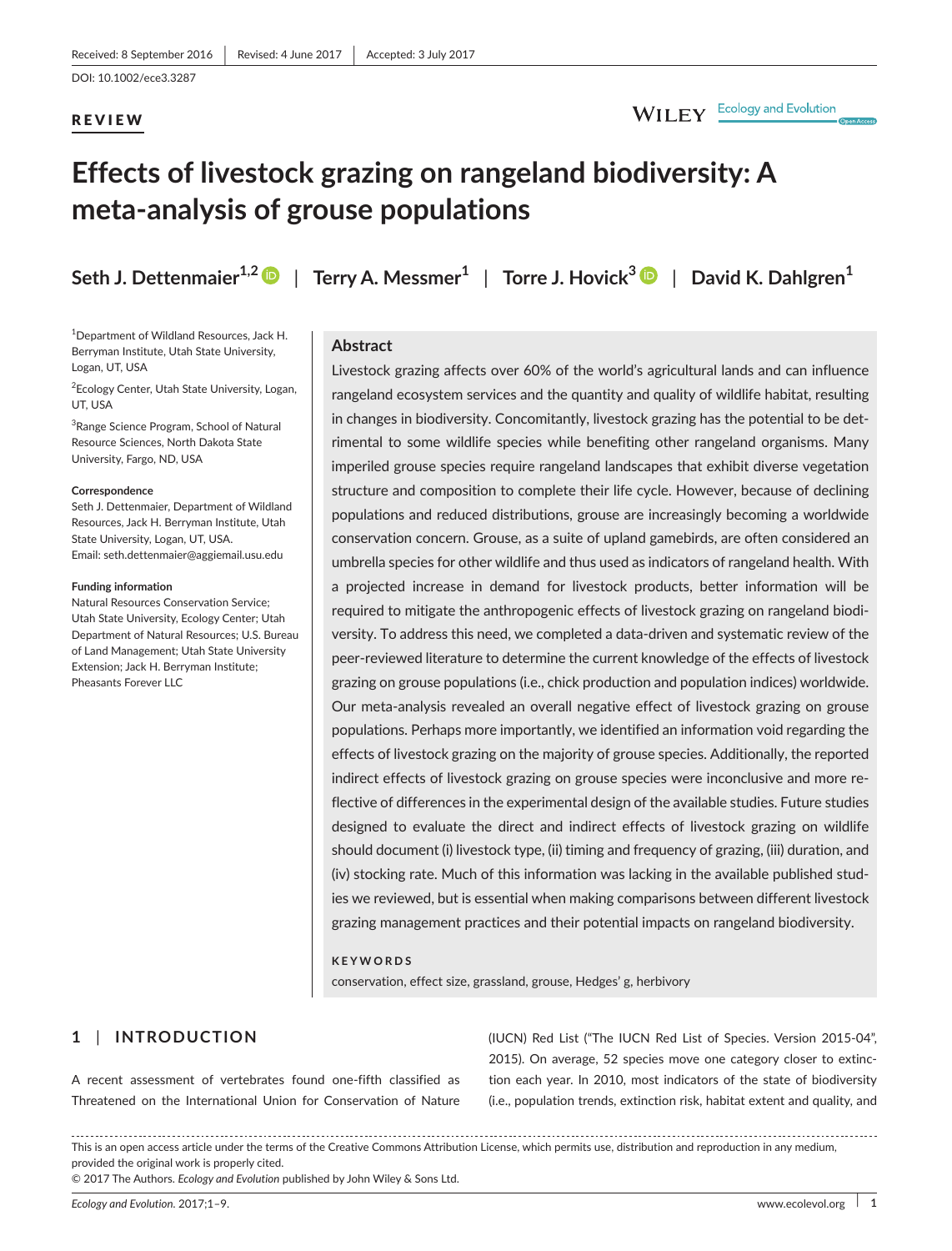community composition) declined, whereas the indicators of pressures on biodiversity increased (Butchart et al., 2010). Increased anthropogenic land use is implicated as a major factor in decreased biodiversity (de Baan, Alkemade, & Koellner, 2012; Jetz, Wilcove, & Dobson, 2007; Sala et al., 2000; Sisk, Launer, Switky, & Ehrlich, 1994).

Globally, livestock grazing is the predominant anthropogenic land use (Alkemade, Reid, van den Berg, de Leeuw, & Jeuken, 2013). Livestock grazing occurs on approximately 60% of the world's agricultural land and supports approximately 1.5 billion cattle and buffalo (Bovinae) and 1.9 billion sheep (*Ovis* spp.) and goats (*Capra* spp. and related species) (Alexandratos & Bruinsma, 2012). Global production of livestock for human consumption has more than doubled since the 1960s (Speedy, 2003). Concomitantly, the demand for livestock products is projected to increase 70% by 2050 in response to human population growth, increased discretionary income, and urbanization (Alexandratos & Bruinsma, 2012; Thornton, 2010).

Rangelands (i.e., grasslands, shrublands, woodlands, and tundra) are estimated to provide over 70% of the forage consumed by livestock worldwide (Lund, 2007). Rangelands also provide habitat for a diversity of wildlife species (Krausman et al., 2009). Thus, how these areas are managed can have important consequences for wildlife worldwide (Alkemade et al., 2013; Bock, Saab, Rich, & Dobkin, 1993; Jankowski et al., 2014; Kantrud & Kologiski, 1982; Krausman et al., 2009; Owens & Myres, 1973). Of particular concern, are ground nesting birds, such as grouse species (Tetraonidae), whose habitats are often associated with livestock grazing throughout the northern hemisphere. Livestock grazing has been implicated as both a source of mortality and an indirect driver of declines in habitat and populations in rangeland environments (Baines, 1996; Boyd, Beck, & Tanaka, 2014; Calladine, Baines, & Warren, 2002; Jenkins & Watson, 2001; Warren & Baines, 2004). Additionally, many of these grouse species depend on disturbances such as grazing or grazing in combination with fire during some or all of their life history, underscoring the importance of informed grazing practices (Hovick, Elmore, Fuhlendorf, & Dahlgren, 2015; McNew, Winder, Pitman, & Sandercock, 2015).

There are 20 species in the *Tetraonidae* family worldwide (Storch, 2007, 2015), 13 of which have been red listed by the IUCN (Table 1). In addition, populations for 18 of these species are declining (Storch, 2007, 2015). Habitat loss and degradation have been identified as the primary threat to grouse (Storch, 2007, 2015) and intense livestock grazing has been implicated as a conservation threat for six of the seven grouse species that occupy rangeland habitats ("The IUCN Red List of Species. Version 2015-04", 2015).

As an example, the prairie grouse species that inhabit rangelands of North America are considered some of the most imperiled and at the greatest risk to improper livestock grazing practices (Silvy & Hagen, 2004). The Gunnison sage-grouse (*Centrocercus minimus*) in North America (NA) was listed as a threatened species by the US Fish and Wildlife Service (USFWS) under the Endangered Species Act (ESA) and Endangered by the IUCN because of low population sizes, restricted range, and ongoing population decline ("The IUCN Red List of Species. Version 2015-04", 2015; U.S. Fish and Wildlife Service 2014). Similarly, greater and lesser prairie-chickens (*Tympanuchus cupido* and

*T. pallidicinctus*, respectively) are listed as Vulnerable. The sharp-tailed grouse (*T. phasianellus*), once considered to have the most extensive range in NA, has declined markedly (Connelly, Gratson, & Reese, 1998; Johnsgard, 1983). Moreover, the greater sage-grouse (*C. urophasianus*; hereafter sage-grouse) which is listed by the IUCN as near threatened (Storch, 2015) was also considered by the USFWS for ESA protection (U.S. Fish and Wildlife Service 2015). Grazing by livestock is the predominant land use within the current sage-grouse range and a paucity of information exists on the direct effects of grazing on these populations (Beck & Mitchell, 2000; Knick et al., 2011).

Given the projected global increase in demand for livestock production (Thornton, 2010), better information will be needed to mitigate the potential for increased impacts on rangeland ecosystems and associated wildlife species. However, our collective understanding of how grazing influences grouse species, which are often considered indicators for their ecosystems, is poorly understood despite the volumes of research that has been published about the ecology of these species (Haukos & Boal, 2016; Knick & Connelly, 2011). Therefore, a data-driven and systematic review of the influence of grazing on grouse populations across the northern hemisphere is warranted to inform future conservation actions for these highly imperiled species.

We completed a data-driven and systematic review of the peerreviewed literature to determine the current knowledge of the effect of livestock grazing on grouse populations (i.e., population indices represented by adult counts and chick production) worldwide. We used meta-analytical methods to calculate unbiased estimates of *Hedges' g* (Hedges, 1981) as a measure of the direct effect of livestock grazing on grouse populations in addition to a categorical model meta-analytic technique to quantify overall effects.We highlight knowledge gaps and research needs related to the effects of livestock grazing, the broadest anthropogenic land use on rangelands, on grouse populations.

## **2** | **MATERIALS AND METHODS**

We conducted a literature search in May 2017 using the ISI Web of Science and Scopus databases. Searches were limited to peerreviewed journals or edited book series (e.g., Studies in Avian Biology). We developed keyword combinations to identify papers that included livestock, grazing, and grouse (Table 2). We used all terms for both title and topic searches to ensure returning the greatest number of papers possible. Common names of grouse species were included to capture studies that examined other grouse species absent from searches using the generic term "grouse." As part of our search strategy, we included literature cited from the papers used in our analysis. No temporal or language restrictions were applied to our searches.

### **2.1** | **Study inclusion criteria**

To refine our search, we removed papers that lacked our specific search terms within the title, abstract, or keywords. We then reviewed the remaining papers to determine whether they quantified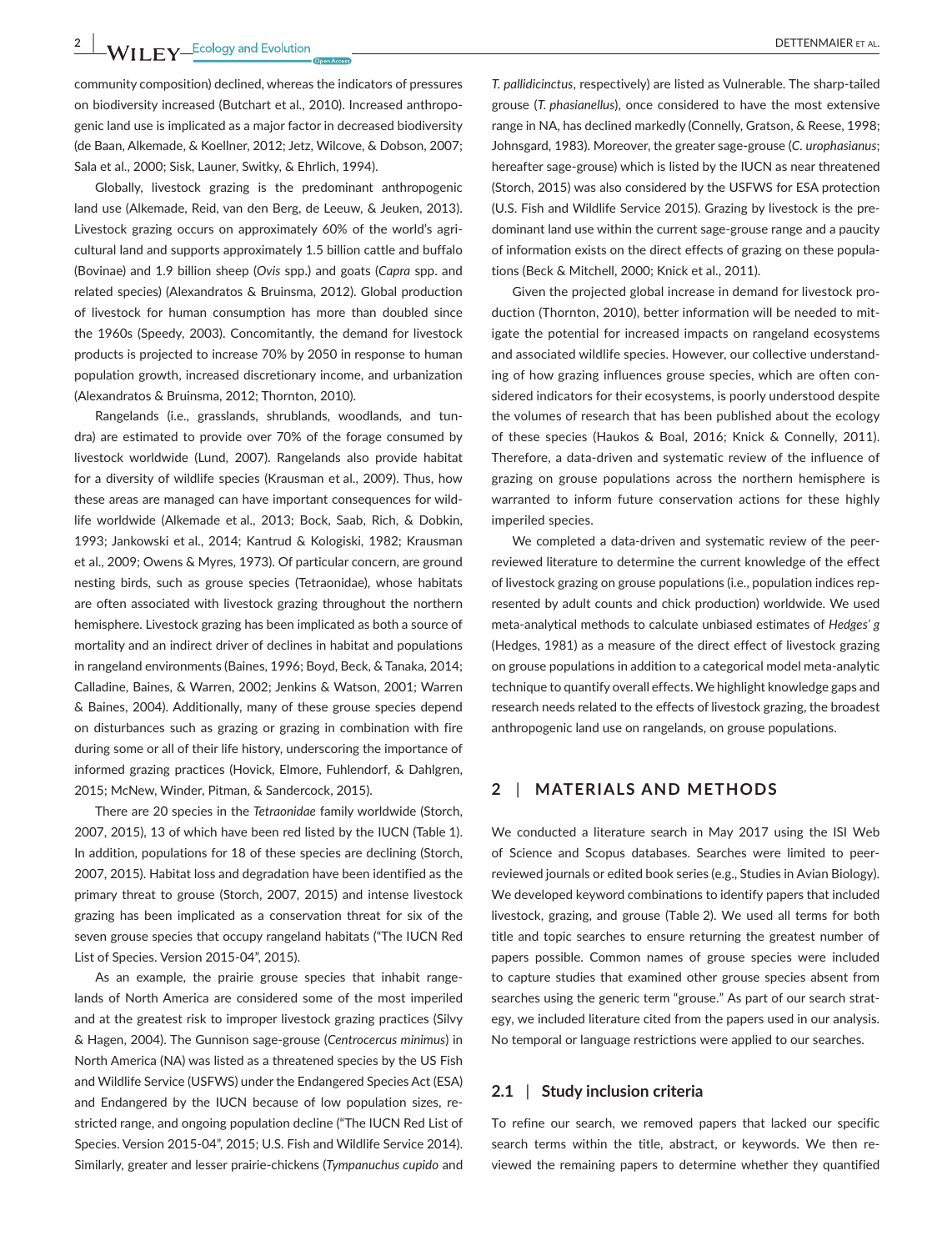TABLE 1 Twenty recognized grouse species, their population estimate, population status, and population trend

| Common name                             | <b>Scientific name</b>        | Pop. estimate <sup>a</sup> | Status <sup>b</sup> | <b>Trend</b> <sup>b</sup> |
|-----------------------------------------|-------------------------------|----------------------------|---------------------|---------------------------|
| Black Grouse <sup>c</sup>               | Lyrurus tetrix                | 27,500,000                 | Least concern       | Decreasing                |
| Black-billed<br>Capercaillie            | Tetrao urogalloides           | < 550,000                  | Least concern       | Decreasing                |
| Western<br>Capercaillie                 | Tetrao urogallus              | 7,500,000                  | Least concern       | Decreasing                |
| Caucasian Black<br>Grouse               | Lyrurus mlokosiewiczi         | <46,600                    | Near threatened     | Decreasing                |
| <b>Chinese Grouse</b>                   | Bonasa sewerzowi              | Not quantified             | Near threatened     | Decreasing                |
| <b>Hazel Grouse</b>                     | Bonasa bonasia                | 27,500,000                 | Least concern       | Decreasing                |
| <b>Ruffed Grouse</b>                    | Bonasa umbellus               | Not quantified             | Least concern       | Decreasing                |
| <b>Dusky Grouse</b>                     | Dendragapus obscurus          | 3,000,000                  | Least concern       | Decreasing                |
| Sooty Grouse                            | Dendragapus<br>fuliginosus    | Not quantified             | Least concern       | Decreasing                |
| Greater<br>Prairie-Chicken <sup>c</sup> | Tympanuchus cupido            | < 700,000                  | Vulnerable          | Decreasing                |
| Lesser<br>Prairie-Chicken <sup>c</sup>  | Tympanuchus<br>pallidicinctus | 30,000                     | Vulnerable          | Decreasing                |
| Sharp-tailed Grouse <sup>c</sup>        | Tympanuchus<br>phasianellus   | Not quantified             | Least concern       | Decreasing                |
| Greater<br>Sage-Grouse <sup>c</sup>     | Centrocercus<br>urophasianus  | $<$ 150,000                | Near threatened     | Decreasing                |
| Gunnison<br>Sage-Grouse <sup>c</sup>    | Centrocercus minimus          | 2,500                      | Endangered          | Decreasing                |
| White-tailed<br>Ptarmigan               | Lagopus leucura               | Not quantified             | Least concern       | Decreasing                |
| Willow Ptarmigan <sup>c</sup>           | Lagopus lagopus               | >40,000,000                | Least concern       | Decreasing                |
| Rock Ptarmigan                          | Lagopus muta                  | -8,000,000                 | Least concern       | Decreasing                |
| Siberian Grouse                         | Falcipennis falcipennis       | Not quantified             | Near threatened     | Decreasing                |
| <b>Spruce Grouse</b>                    | Falcipennis canadensis        | Not quantified             | Least concern       | Stable                    |
| <b>Franklin's Grouse</b>                | Falcipennis franklinii        | Not quantified             | Least concern       | <b>Stable</b>             |

<sup>a</sup>We report the mid-point of population estimates.

 $^{\rm b}$ All status, trend, and population estimates were gathered from BirdLife International 2016.

c Species that inhabit rangelands.

and reported the effects of livestock grazing on grouse populations. Finally, we only retained papers that compared grouse population metrics within ≥2 grazing intensities (e.g., heavy grazing, reduced grazing, or no grazing) for the meta-analysis. Of the initial 5,637 topic search results, only four studies met our inclusion criteria (Figure 1).

## **2.2** | **Data extraction**

Because of the limited number of published papers that met our search criteria, we maximized the number of metrics obtained from each study. For example, Baines (1996) and Calladine et al. (2002) each reported grazing effects on both adult counts (a population indices comprised of the total males counted on leks) and chick production (chicks per female). In each study, direct effects were independently determined and analyzed separately in the meta-analysis. Finally, one study (Jenkins & Watson, 2001) involved two species of grouse and were separated in the analysis.

## **2.3** | **Meta-analysis**

We quantified the direct effects of livestock grazing on grouse populations using calculated effect sizes with analyses similar to Hovick, Elmore, Dahlgren, Fuhlendorf, and Engle (2014). We standardized the reported results from each study by estimating effect sizes using the means, standard deviation, and sample sizes. To control for small sample size bias, we used *Hedges' g* effect sizes (Hedges, 1981) calculated using "compute.es" package (Del Re, 2013) in the R 3.2.3 programming environment (R Development Core Team 2015). Because field studies often lack true treatment and control levels (Hovick et al., 2014) and quantifiable grazing intensities, we categorized groups of grouse from each study into either higher-intensity grazing sites or reduced or absent grazing sites. All meta-analytic models were calculated using MetaWin 2.1.5 (Rosenberg, Adams, & Gurevitch, 2000). Generally, effect sizes are interpreted as <|0.2| low, |0.5| moderate, and >|0.8| high (Cohen, 1988).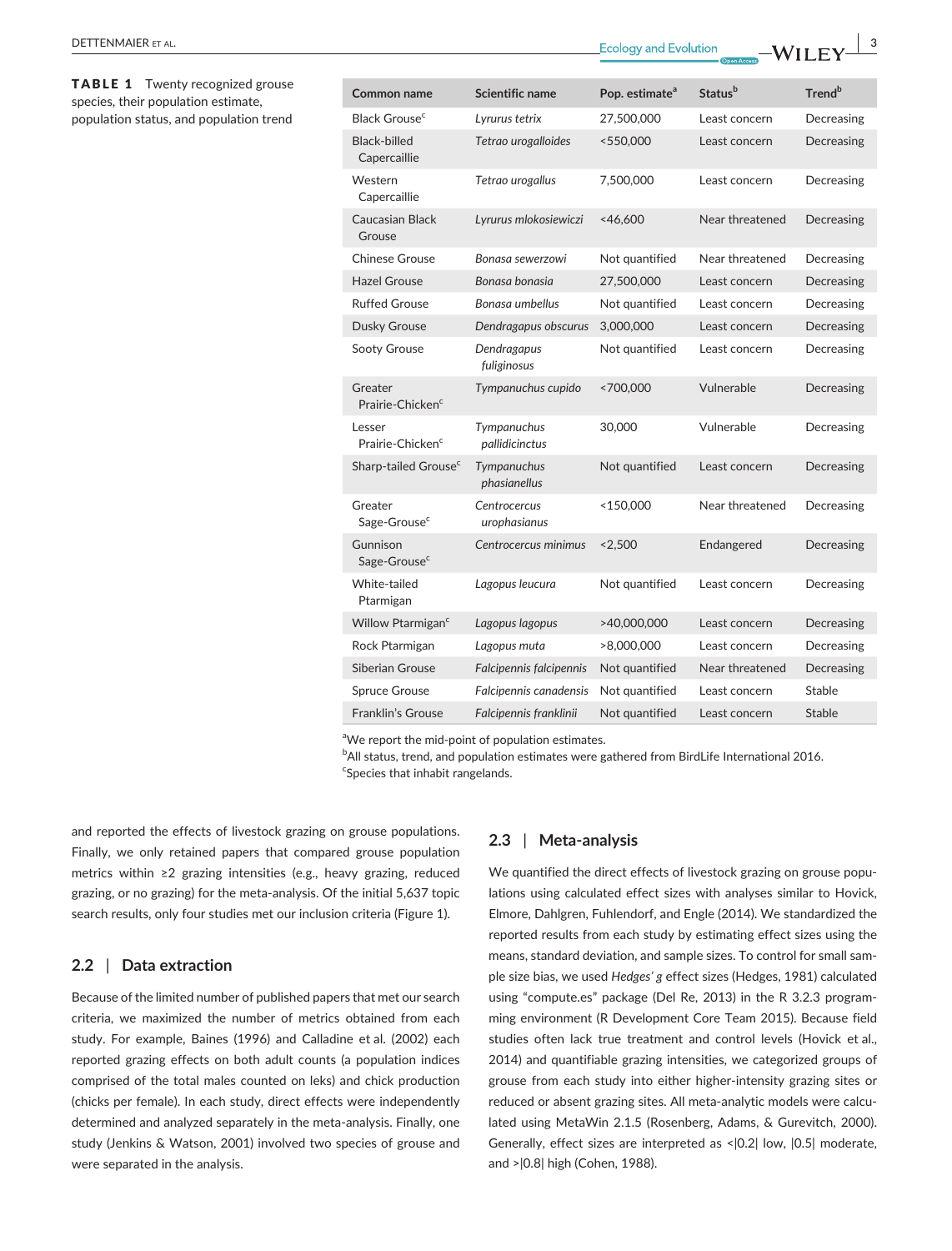TABLE 2 Search terms and resulting number of publications using the ISI Web of Science and Scopus databases to locate peerreviewed literature assessing the effects of livestock grazing on grouse populations

|                                                                                | Search results (number<br>of publications) |               |
|--------------------------------------------------------------------------------|--------------------------------------------|---------------|
| Search term(s)                                                                 | ISI web of<br>science                      | <b>Scopus</b> |
| grouse*                                                                        | 3,083                                      | 2,554         |
| (grouse <sup>*</sup> and livestock <sup>*</sup> )                              | 64                                         | 49            |
| (grouse* and grazing*)                                                         | 107                                        | 98            |
| (grouse* and habitat* and grazing*)                                            | 76                                         | 65            |
| (prairie-chicken* and livestock*)                                              | 8                                          | 9             |
| (prairie-chicken <sup>*</sup> and grazing <sup>*</sup> )                       | 23                                         | 21            |
| (prairie-chicken* and habitat* and grazing*)                                   | 20                                         | 17            |
| (capercaillie <sup>*</sup> and livestock <sup>*</sup> )                        | 5                                          | 3             |
| (capercaillie* and grazing*)                                                   | $\mathsf{R}$                               | 3             |
| (capercaillie <sup>*</sup> and habitat <sup>*</sup> and grazing <sup>*</sup> ) | 6                                          | $\mathbf{1}$  |
| (ptarmigan <sup>*</sup> and livestock <sup>*</sup> )                           | 3                                          | 3             |
| (ptarmigan <sup>*</sup> and grazing <sup>*</sup> )                             | 6                                          | 8             |
| (ptarmigan <sup>*</sup> and habitat <sup>*</sup> and grazing <sup>*</sup> )    | 4                                          | 5             |

In cases of irregular plurals, "\*" allows search engines to retrieve all forms of the root word.





Because our meta-analysis relied on small sample sizes, we ran bootstrapping replications with replacement to improve approximations of the confidence intervals (Efron & Tibshirani, 1986). We analyzed these data using a categorical random-effects model in Meta-Win 2.1.5. We selected a categorical model based on the separation of our data into two distinct population measurement groups, adult counts (population indices) and chick production. Because studies differed spatially, temporally, by grazing system, and level of grazing pressure, there may be different effect sizes underlying each (Borenstein, Hedges, Higgins, & Rothstein, 2010). To address variation in the true effect size of livestock grazing based on the unique environmental and temporal factors of each study, we selected a random-effects model. Weighted averages were used in the models to estimate the cumulative effect size by calculating the reciprocal of each studies' sampling variance, w<sub>i</sub> = 1/v<sub>i</sub>. Because individual studies within a meta-analysis often vary in sample size, weighting becomes necessary (Rosenberg et al., 2000). We calculated the percentage of total variation across studies that is due to heterogeneity using the *I* <sup>2</sup> statistic (Borenstein, Hedges, Higgins, & Rothstein, 2009).

We tested for publication bias, or the "file drawer problem" (i.e., when only studies reporting significant results are published) using the approaches developed by Egger, Smith, Schneider, and Minder (1997). Egger's test uses linear regression in which the standardized effect estimate *zi* is regressed against its precision prec*<sup>i</sup>* (Rothstein, Sutton, & Borenstein, 2006):

 $E[z_i] = \beta_0 + \beta_1$ prec<sub>i</sub>

## **3** | **RESULTS**

We analyzed six measurements of grazing's effect on adult grouse numbers and three on chick production. Our results demonstrated that livestock grazing had a negative impact on adult grouse numbers (random effects *̄ E* = −1.28, *df* = 5, 95% CI: −2.02, −0.85). Additionally, we estimated a negative effect of livestock grazing on grouse chick production (random effects *̄ E* = −0.84, *df* = 2, 95% CI: −1.34, −0.59). Based on these studies, there is evidence supporting an overall moderate to high negative effect of livestock grazing on adult grouse numbers and chick production (random effects *E* = −1.12, *df* = 8, 95% CI: −1.63, −0.59) (Figure 2).

We tested total proportion of variance owing to heterogeneity  $(I<sup>2</sup> = 12.5\%$ , *df* = 8) for both adult counts and chick production. Our results indicate that the variance among effect sizes were within expected sampling error (Cooper, 1998) and that grazing level is a valid explanatory variable for the model. However, results of Egger's test (*z* = −3.62, *p* = .0003) showed that publication bias was an issue within our meta-analysis (Figure 3).

## **4** | **DISCUSSION**

Rangelands provide habitat for a diversity of wildlife and grouse species (Krausman et al., 2009). Livestock grazing is not only the predominant use of rangelands (Alkemade et al., 2013), but has been implicated in declines of grouse populations (Baines, 1996; Boyd et al., 2014; Calladine et al., 2002; Jenkins & Watson, 2001; Warren & Baines,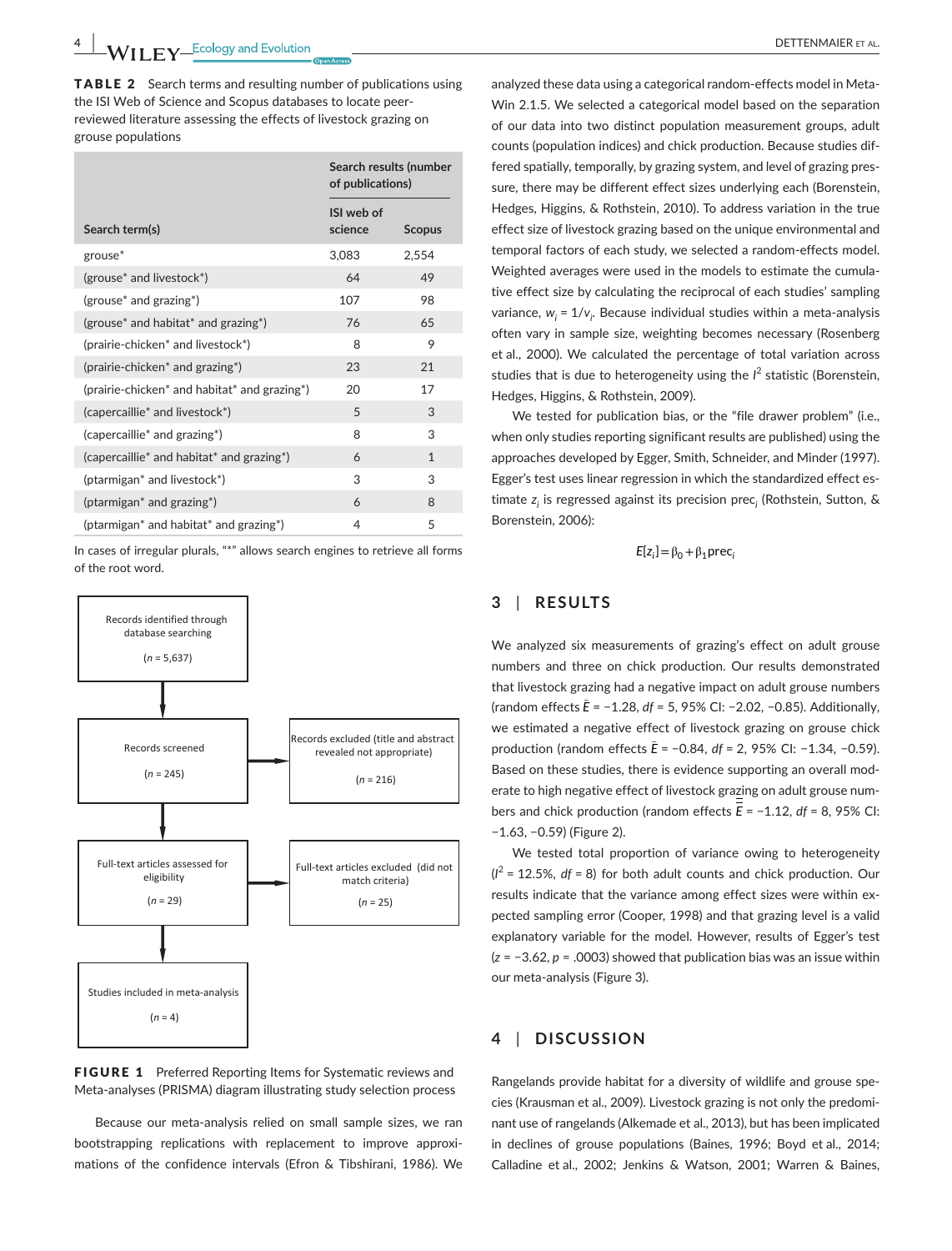



Adult counts

Chick production

Meta−analytic effect size

FIGURE 3 Studies meeting selection criteria demonstrate potential publication bias. Funnel plot of reported effect sizes against precision illustrates the asymmetry and potential bias of study results

2004). Our investigation of the influence of grazing on grouse found an overall negative effect on both adult counts and chick production for two populations of European grouse species that are in decline (Baines, 1996; Calladine et al., 2002; Jenkins & Watson, 2001; Jouglet, Ellison, & Léonard, 1999; Storch, 2015). The largest reported individual effect was on adult numbers that resulted from the introduction of heavy sheep grazing into a previously ungrazed area which negatively altered the native vegetation composition (Jenkins & Watson, 2001). This review of the effects of grazing on wildlife suggests that grazing has a general negative effect on the studied grouse populations, and presents some concern for grazing in areas where grouse conservation is a main objective. However, the number of studies that reported a measurable effect of grazing on adult counts and production was limited and many considerations of grazing management warrant discussion.

These studies lend support to concerns that livestock grazing management focused on maximizing meat production through high stocking rates can negatively impact grouse populations (Beck & Mitchell, 2000; Boyd et al., 2011; Silvy & Hagen, 2004) and other wildlife species (Krausman et al., 2009). Our analysis was limited to studies of black



–2.0 –1.5 –1.0 –0.5 0.0

FIGURE 4 Often considered a subspecies of the willow grouse (*Lagopus l. lagopus*), red grouse (*Lagopus lagopus scotica*) are endemic to the heather moorlands of Great Britain

(*Lyrurus tetrix*) and red (*Lagopus lagopus scotica*) grouse (Figure 4) and lacked studies for NA prairie grouse, Arctic species of ptarmigan, and the forest species of Eurasia. Also, the total number of papers meeting our criterion were limited. There was much specific information on grouse ecology that was lacking from our dataset. This paucity of information highlights a need for more research that directly measures the effects of livestock grazing on grouse. Also, despite efforts to limit issues of publication bias within our meta-analysis, we could not overcome the scarcity of appropriate studies in the published literature.

There was consensus in the published literature that overgrazing of rangelands by livestock has predominately negative effects on wildlife and their habitats (Boyd et al., 2011; Krausman et al., 2009; Silvy & Hagen, 2004). However, our meta-analysis highlighted the general lack of knowledge of the direct effects of livestock grazing needed to develop best management practices (BMPs) for grouse in general and individual species specifically. With so few published studies, it is inappropriate to make broad general statements regarding the impact of livestock grazing on grouse and the BMPs for the conservation of rangelands and grouse populations without further research (Boyd et al., 2011).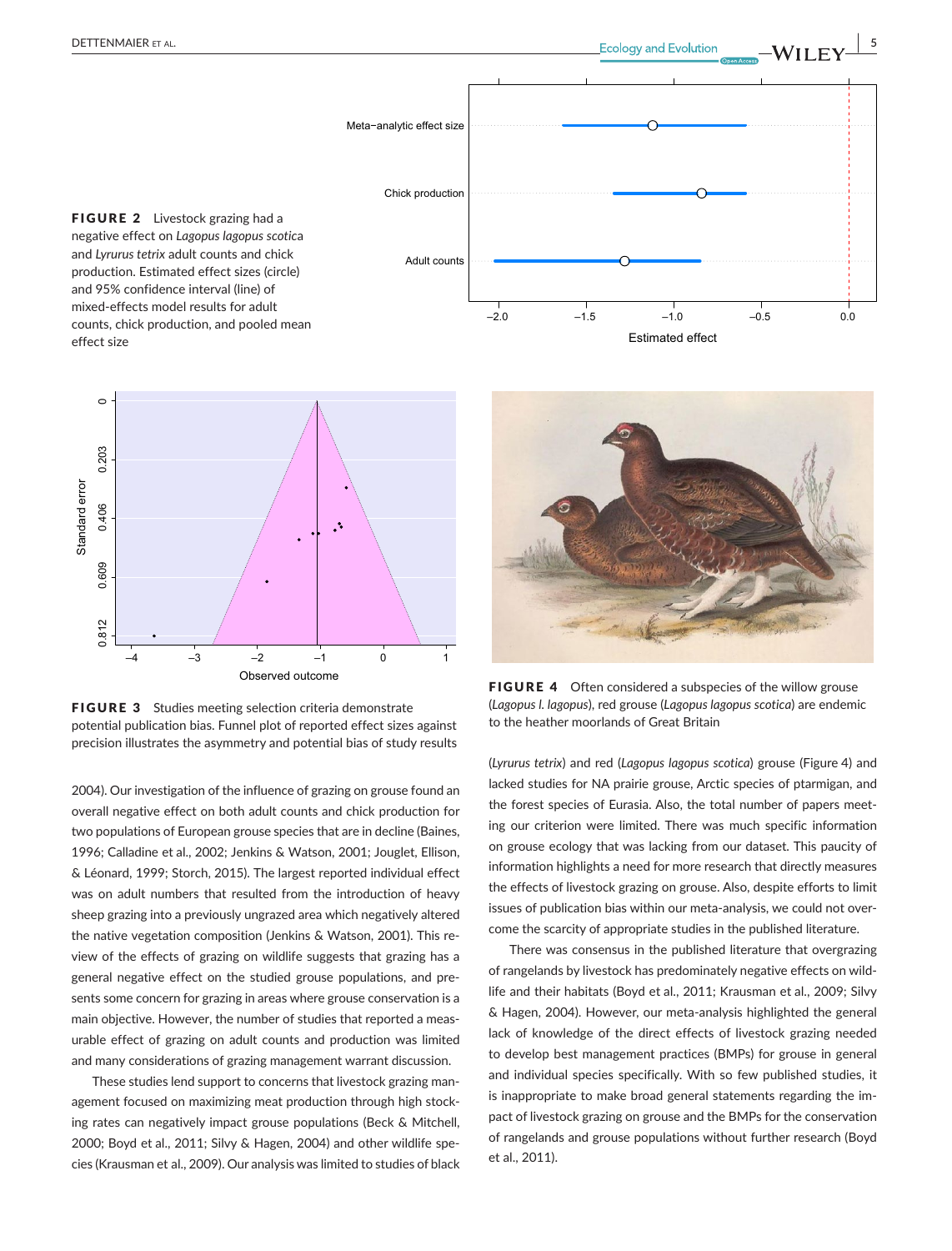The studies we analyzed were missing specific information regarding grazing management practices. They also lacked consistency in the reporting of quantifiable stocking rates for both the treatment and control groups (Baines, 1996; Jenkins & Watson, 2001). Although Calladine et al. (2002) and Jouglet et al. (1999) provided stocking rates for both the treatment and reference sites, this information was not included in their analysis. Additionally, stocking rates were not comparable across biomes. Understanding the effects of stocking rates in similar vegetation communities can help inform land-use management decisions regarding the effect of grazing management on wildlife (Dahlgren et al., 2015; Krausman et al., 2009).

Livestock grazing systems are a complex combination of factors that include animal type, stocking rate, animal distribution, timing, duration, frequency, and many more (Briske et al., 2008; Heitschmidt & Walker, 1996; Teague et al., 2008; Veblen, Nehring, McGlone, & Ritchie, 2015; Veblen & Young, 2010). Livestock grazing may not be invariably "good" or "bad" for wildlife—rather, there can be positive, negative, or benign effects dependent on aforementioned factors in combination with soil conditions, precipitation, plant community, and the organism of concern (Krausman et al., 2009). Livestock grazing can have direct negative effects on grouse including destruction of habitat, trampling eggs, nest abandonment, and reducing food availability (Beck & Mitchell, 2000). While direct effects are often infrequent (Hovick et al., 2012), indirect effects can be more common and include conversion of habitat to forage, introduction of invasive plant species (Beck & Mitchell, 2000), and subsidizing increased predator densities (Coates et al., 2016).

The role of human dimensions in grazing systems can indirectly contribute to the ecological outcome of grazing systems (Briske et al., 2011). The manner in which livestock grazing is managed affects the structure of rangeland ecosystems, which in turn influences the flows of other ecosystem goods and services from rangelands and ultimately affects wildlife populations (Dahlgren et al., 2015; Heitschmidt & Walker, 1996; Veblen et al., 2015). While grazing has been a part of many researched systems, its effects on wildlife populations are rarely investigated in an explicit and rigorous scientific manner. The effects of livestock grazing are generally diffuse across large landscapes and research of these effects will need to occur on scales that encompass those vast landscapes (Knick et al., 2011).

Future research investigating the effects of livestock grazing on wildlife populations should account for the complex ecological landscape of rangelands. For future research, we provide the following recommendations. Studies should document the (i) livestock type, (ii) timing and frequency of grazing, (iii) duration, and (iv) stocking rate. For example, livestock type has been demonstrated to differentially affect plant composition (Rook et al., 2004) while timing and duration affect vegetation structure (Fischer et al., 2009; Hockett, 2002). These habitat changes have been demonstrated to ultimately affect wildlife biodiversity on rangelands (Alkemade et al., 2013; Krausman et al., 2009). The implementation of standardized measures of vegetation composition cover and height across all studies would help in quantifying the effects on wildlife habitats. Additionally, researchers may need to account and control for other drivers of population and habitat

change such as climate and predators (Fuhlendorf, Briske, & Smeins, 2001; Guttery et al., 2013).

#### **ACKNOWLEDGMENTS**

Funding support provided by the USDA-NRCS Sage-grouse Initiative, Utah State University Extension, the Quinney Professorship for Wildlife Conflict Management, Jack H. Berryman Institute, Pheasants Forever LLC, Deseret Land and Livestock, USDI Bureau of Land Management, and Utah Department of Wildlife Resources.

#### **CONFLICT OF INTEREST**

None declared.

#### **AUTHORS' CONTRIBUTIONS**

Seth Dettenmaier, Terry Messmer, Torre Hovick, and Dave Dahlgren conceived the ideas and designed the methodology; Seth Dettenmaier collected and analyzed the data; and Seth Dettenmaier, Terry Messmer, Torre Hovick, and Dave Dahlgren contributed critically to the drafting and revision of the manuscript and gave final approval for publication.

#### **DATA ACCESSIBILITY**

All data used in this study were sourced from published studies.

#### **REFERENCES**

- Alexandratos, N., & Bruinsma, J. (2012). *World Agriculture towards 2030/2050: The 2012 revision*. Rome: UN Food and Agricultural Organization (FAO).
- Alkemade, R., Reid, R. S., van den Berg, M., de Leeuw, J., & Jeuken, M. (2013). Assessing the impacts of livestock production on biodiversity in rangeland ecosystems. *Proceedings of the National Academy of Sciences*, *110*, 20900–20905.
- de Baan, L., Alkemade, R., & Koellner, T. (2012). Land use impacts on biodiversity in LCA: A global approach. *The International Journal of Life Cycle Assessment*, *18*, 1216–1230.
- Baines, D. (1996). The implications of grazing and predator management on the habitats and breeding success of black grouse Tetrao tetrix. *Journal of Applied Ecology*, *33*, 54–62.
- Beck, J. L., & Mitchell, D. L. (2000). Influences of livestock grazing on sage grouse habitat. *Wildlife Society Bulletin*, *28*, 993–1002.
- Bock, C. E., Saab, V. A., Rich, T. D., & Dobkin, D. S. (1993). *Effects of livestock grazing on Neotropical migratory landbirds in western North America*, pp. 296–309. US Dept. of Agriculture, Forest Service, Rocky Mountain Research Station.
- Borenstein, M., Hedges, L. V., Higgins, J. P. T., & Rothstein, H. R. (2009). *Introduction to meta-analysis*. Chichester, UK: John Wiley & Sons Ltd.
- Borenstein, M., Hedges, L. V., Higgins, J. P. T., & Rothstein, H. R. (2010). A basic introduction to fixed-effect and random-effects models for metaanalysis. *Research Synthesis Methods*, *1*, 97–111.
- Boyd, C. S., Beck, J. L., & Tanaka, J. A. (2014). Livestock grazing and sage-grouse habitat: Impacts and opportunities. *Journal of Rangeland Applications*, *1*, 58–77.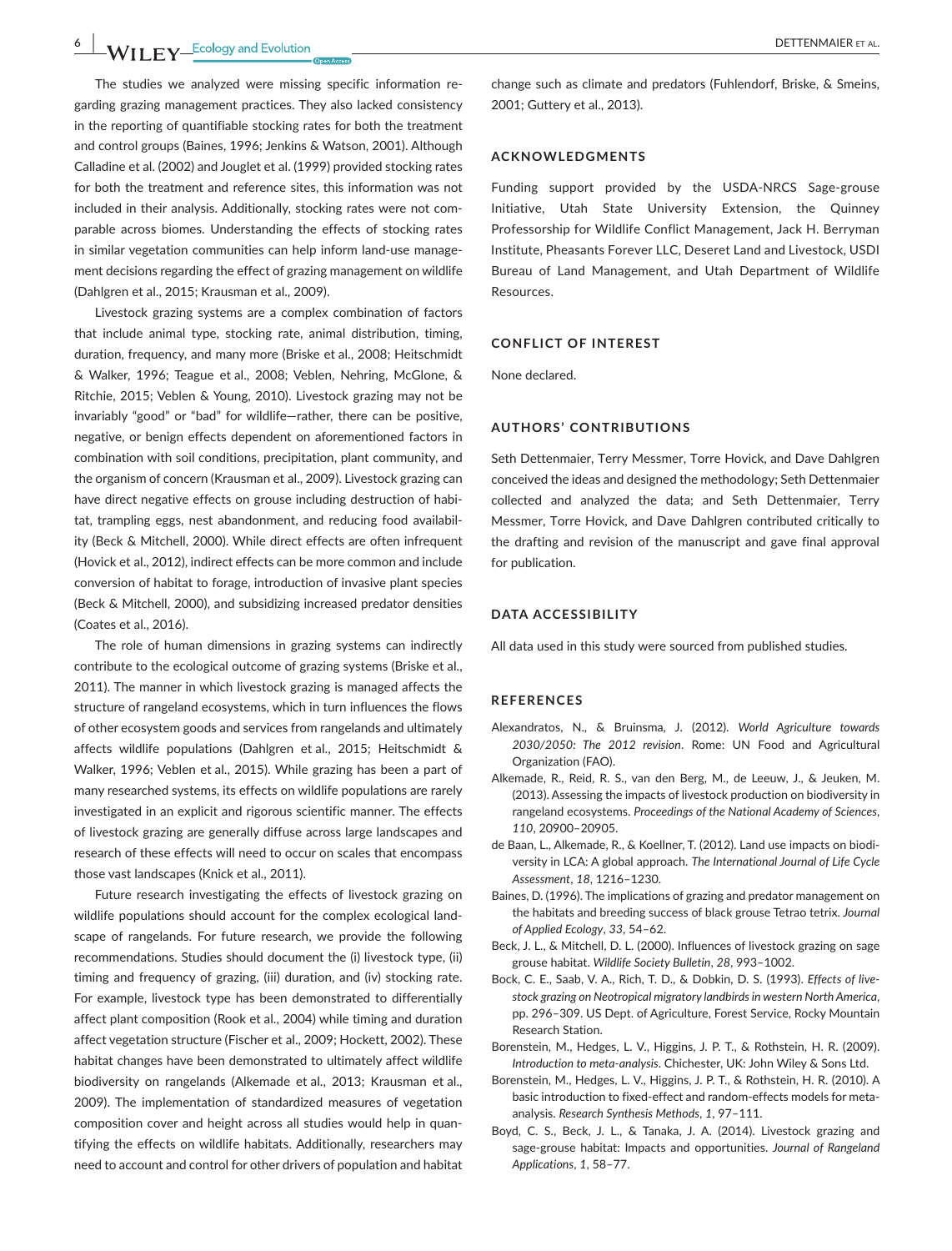**DETTENMAIER** ET AL. *PHONE* EXCITED AND THE SECTION  $\mathbf{F} \mathbf{Y} \rightarrow \mathbf{Y} \mathbf{H} \mathbf{F} \mathbf{Y}$ 

- Boyd, C., Petersen, S., Gilgert, W., Rodgers, R., Fuhlendorf, S., Larsen, R., … Messmer, T. (2011). Looking toward a brighter future for lekking grouse. *Rangelands*, *33*, 2–11.
- Briske, D. D., Derner, J. D., Brown, J. R., Fuhlendorf, S. D., Teague, W. R., Havstad, K. M., … Willms, W. D. (2008). Rotational grazing on rangelands: Reconciliation of perception and experimental evidence. *Rangeland Ecology & Management*, *61*, 3–17.
- Briske, D. D., Sayre, N. F., Huntsinger, L., Fernandez-Gimenez, M., Budd, B., & Derner, J. D. (2011). Origin, persistence, and resolution of the rotational grazing debate: Integrating human dimensions into rangeland research. *Rangeland Ecology & Management*, *64*, 325–334.
- Butchart, S. H. M., Walpole, M., Collen, B., van Strien, A., Scharlemann, J. P. W., Almond, R. E. A., … Watson, R. (2010). Global biodiversity: Indicators of recent declines. *Science*, *328*, 1164–1168.
- Calladine, J., Baines, D., & Warren, P. (2002). Effects of reduced grazing on population density and breeding success of black grouse in Northern England. *Journal of Applied Ecology*, *39*, 772–780.
- Coates, P. S., Brussee, B. E., Howe, K. B., Gustafson, K. B., Casazza, M. L., & Delehanty, D. J. (2016). Landscape characteristics and livestock presence influence common ravens: Relevance to greater sage-grouse conservation. *Ecosphere*, *7(2)*, e01203.
- Cohen, J. (1988). *Statistical power analysis for the behavioral sciences*, 2nd ed. Hillsdale, N.J.: Routledge.
- Connelly, J. W., Gratson, M. W., & Reese, K. P. (1998). Sharp-tailed grouse (Tympanuchus phasianellus).
- Cooper, H. M. (1998). *Synthesizing research: A guide for literature reviews*, 3rd ed. Thousand Oaks, CA: Sage Publications.
- Dahlgren, D. K., Larsen, R. T., Danvir, R., Wilson, G., Thacker, E. T., Black, T. A., … Messmer, T. A. (2015). Greater sage-grouse and range management: Insights from a 25-year case study in Utah and Wyoming. *Rangeland Ecology & Management*, *68*, 375–382.
- Del Re, A. C. (2013). *Compute.es: Compute effect sizes*.
- Efron, B., & Tibshirani, R. (1986). Bootstrap methods for standard errors, confidence intervals, and other measures of statistical accuracy. *Statistical Science*, *1*, 54–75.
- Egger, M., Smith, G. D., Schneider, M., & Minder, C. (1997). Bias in metaanalysis detected by a simple, graphical test. *BMJ*, *315*, 629–634.
- Fischer, J., Stott, J., Zerger, A., Warren, G., Sherren, K., & Forrester, R. I. (2009). Reversing a tree regeneration crisis in an endangered ecoregion. *Proceedings of the National Academy of Sciences*, *106*, 10386–10391.
- Fuhlendorf, S. D., Briske, D. D., & Smeins, F. E. (2001). Herbaceous vegetation change in variable rangeland environments: The relative contribution of grazing and climatic variability. *Applied Vegetation Science*, *4*, 177–188.
- Guttery, M. R., Dahlgren, D. K., Messmer, T. A., Connelly, J. W., Reese, K. P., Terletzky, P. A., … Koons, D. N. (2013). Effects of landscape-scale environmental variation on greater sage-grouse chick survival. *PLoS One*, *8(6)*, e65582.
- Haukos, D. A., & Boal, C. W. (Eds.) (2016). *Ecology and conservation of lesser prairie-chickens*, 1st ed. Boca Raton, FL: Studies in Avian Biology.
- Hedges, L. V. (1981). Distribution theory for Glass's estimator of effect size and related estimators. *Journal of Educational and Behavioral Statistics*, *6*, 107–128.
- Heitschmidt, R., & Walker, J. (1996). Grazing management: Technology for sustaining rangeland ecosystems? *The Rangeland Journal*, *18*, 194–215.
- Hockett, G. A. (2002). Livestock impacts on the herbaceous components of sage grouse habitat: A review. *Intermountain Journal of Sciences*, *8*, 105–114.
- Hovick, T. J., Elmore, R. D., Dahlgren, D. K., Fuhlendorf, S. D., & Engle, D. M. (2014). Review: Evidence of negative effects of anthropogenic structures on wildlife: A review of grouse survival and behaviour ed C. Elphick. *Journal of Applied Ecology*, *51*, 1680–1689.
- Hovick, T. J., Elmore, R. D., Fuhlendorf, S. D., & Dahlgren, D. K. (2015). Weather constrains the influence of fire and grazing on nesting greater prairie-chickens. *Rangeland Ecology & Management*, *68*, 186–193.
- Hovick, T. J., Miller, J. R., Dinsmore, S. J., Engle, D. M., Debinski, D. M., & Fuhlendorf, S. D. (2012). Effects of fire and grazing on grasshopper sparrow nest survival. *The Journal of Wildlife Management*, *76*, 19–27.
- Jankowski, M. D., Russell, R. E., Franson, J. C., Dusek, R. J., Hines, M. K., Gregg, M., & Hofmeister, E. K. (2014). Corticosterone metabolite concentrations in greater sage-grouse are positively associated with the presence of cattle grazing. *Rangeland Ecology & Management*, *67*, 237–246.
- Jenkins, D., & Watson, A. (2001). Bird numbers in relation to grazing on a grouse moor from 1957–61 to 1988–98. *Bird Study*, *48*, 18–22.
- Jetz, W., Wilcove, D. S., & Dobson, A. P. (2007). Projected impacts of climate and land-use change on the global diversity of birds. *PLoS Biol.*, *5(6)*, e157.
- Johnsgard, P. A. (1983). *The grouse of the world*, 1st ed. Lincoln: University of Nebraska Press.
- Jouglet, J. P., Ellison, L., & Léonard, P. (1999). Impact du pâturage ovin estival sur l'habitat et les effectifs du tétras lyre (Tetrao tetrix) dans les Hautes-Alpes. *Gibier Faune Sauvage*, *16*, 289–316.
- Kantrud, H. A., & Kologiski, R. L. (1982). *Effects of soils and grazing on breeding birds of uncultivated upland grasslands of the northern great plains*. Washington, DC: Federal Government Series, U.S. Fish and Wildlife Service.
- Knick, S. T., & Connelly, J. W. (Eds.) (2011). *Greater sage-grouse: Ecology and conservation of a landscape species and its habitats*, 1st ed. Berkeley, CA: University of California Press.
- Knick, S. T., Hanser, S. E., Miller, R. F., Pyke, D. A., Wisdom, M. J., Finn, S. P., … Henny, C. J. (2011). Ecological influence and pathways of land use in sagebrush. *Studies in Avian Biology*, *38*, 203–251.
- Krausman, P. R., Naugle, D. E., Frisina, M. R., Northrup, R., Bleich, V. C., Block, W. M., … Wright, J. D. (2009). Livestock grazing, wildlife habitat, and rangeland values. *Rangelands*, *31*, 15–19.
- Lund, H. G. (2007). Accounting for the world's rangelands. *Rangelands*, *29*, 3–10.
- McNew, L. B., Winder, V. L., Pitman, J. C., & Sandercock, B. K. (2015). Alternative rangeland management strategies and the nesting ecology of greater prairie-chickens. *Rangeland Ecology & Management*, *68*, 298–304.
- Owens, R. A., & Myres, M. T. (1973). Effects of agriculture upon populations of native passerine birds of an Alberta fescue grassland. *Canadian Journal of Zoology*, *51*, 697–713.
- R Development Core Team. (2015). *R: A language and environment for statistical computing*.Vienna,Austria: R Foundation for Statistical Computing.
- Rook, A. J., Dumont, B., Isselstein, J., Osoro, K., WallisDeVries, M. F., Parente, G., & Mills, J. (2004). Matching type of livestock to desired biodiversity outcomes in pastures—a review. *Biological Conservation*, *119*, 137–150.
- Rosenberg, M. S., Adams, D. C., & Gurevitch, J. (2000). *Metawin: Statistical software for meta-analysis*. Sunderland, MA, USA: Sinauer Associates.
- Rothstein, H. R., Sutton, A. J., & Borenstein, M. (2006). *Publication bias in meta-analysis: Prevention, assessment and adjustments*. New York: John Wiley & Sons.
- Sala, O. E., Chapin, F. S. III, Armesto, J. J., Berlow, E., Bloomfield, J., Dirzo, R., … Wall, D. H. (2000). Global biodiversity scenarios for the year 2100. *Science*, *287*, 1770–1774.
- Silvy, N. J., & Hagen, C. A. (2004). Introduction: Management of imperiled prairie grouse species and their habitat. *Wildlife Society Bulletin*, *32*,  $2 - 5$
- Sisk, T. D., Launer, A. E., Switky, K. R., & Ehrlich, P. R. (1994). Identifying extinction threats. *BioScience*, *44*, 592–604.
- Speedy, A. W. (2003). Global production and consumption of animal source foods. *The Journal of Nutrition*, *133*, 4048S–4053S.
- Storch, I. (Ed.) (2007). *Grouse: Status survey and conservation action plan 2006–2010. IUCN*. Gland, Switzerlandand: IUCN and Fordingbridge, UK: World Pheasant Association.
- Storch, I. (2015). Conservation status and threats to grouse worldwide: An update.